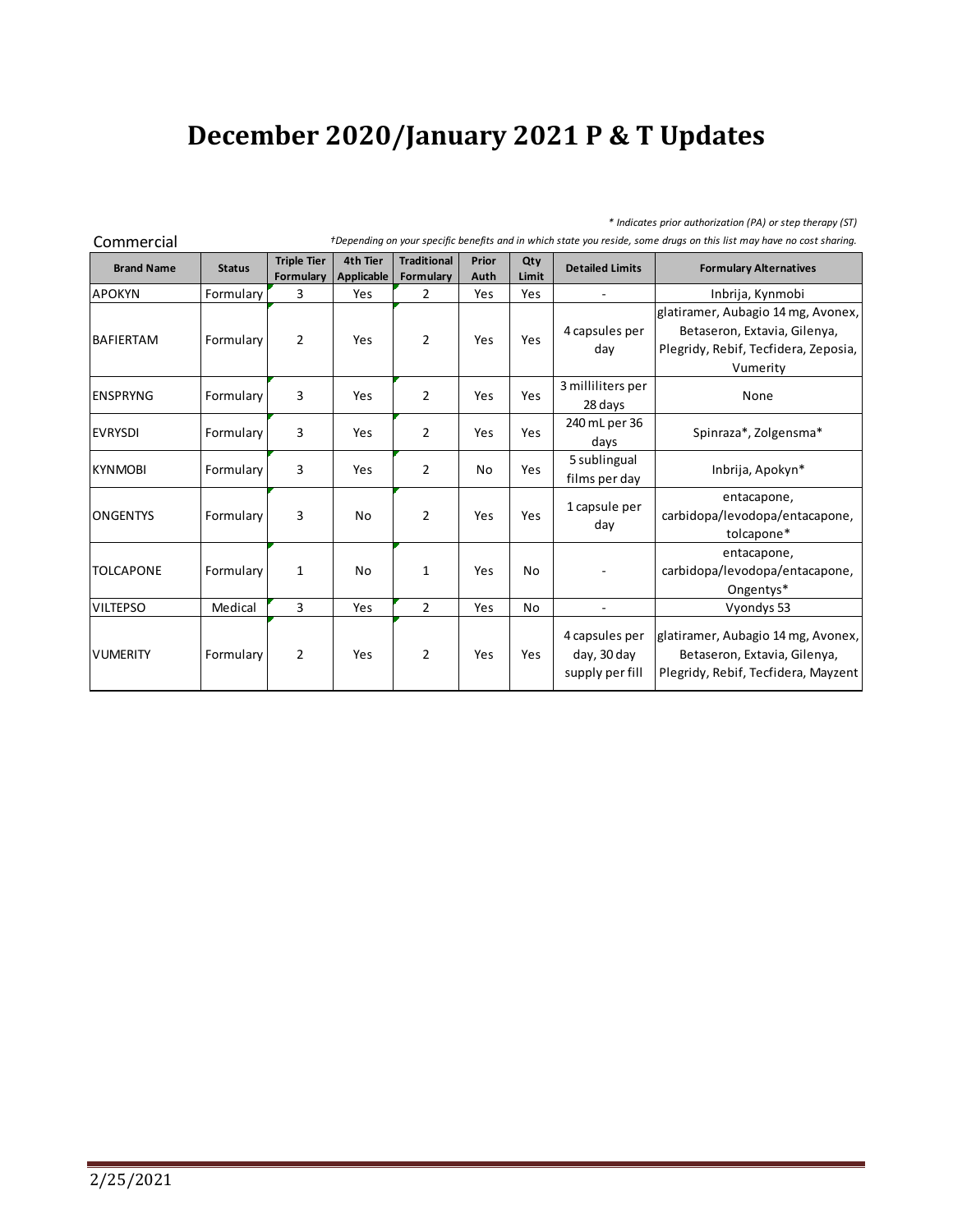CHIP *\* Indicates prior authorization (PA) or step therapy (ST)*

| <b>Brand Name</b> | <b>Status</b> | <b>Tier</b>    | Prior<br>Auth | Qty<br>Limit | <b>Detailed Limits</b>                        | <b>Formulary Alternatives</b>                                                                                          |
|-------------------|---------------|----------------|---------------|--------------|-----------------------------------------------|------------------------------------------------------------------------------------------------------------------------|
| <b>APOKYN</b>     | Formulary     | $\overline{2}$ | Yes           | Yes          |                                               | Inbrija, Kynmobi                                                                                                       |
| <b>BAFIERTAM</b>  | Formulary     | $\overline{2}$ | Yes           | Yes          | 4 capsules per day                            | glatiramer, Aubagio 14 mg, Avonex,<br>Betaseron, Extavia, Gilenya,<br>Plegridy, Rebif, Tecfidera, Zeposia,<br>Vumerity |
| <b>ENSPRYNG</b>   | Formulary     | $\overline{2}$ | Yes           | Yes          | 3 milliliters per 28 days                     | None                                                                                                                   |
| <b>EVRYSDI</b>    | Formulary     | $\overline{2}$ | Yes           | Yes          | 240 mL per 36 days                            | Spinraza*, Zolgensma*                                                                                                  |
| <b>KYNMOBI</b>    | Formulary     | $\overline{2}$ | No.           | Yes          | 5 sublingual films per day                    | Inbrija, Apokyn*                                                                                                       |
| <b>ONGENTYS</b>   | Formulary     | $\overline{2}$ | Yes           | Yes          | 1 capsule per day                             | entacapone,<br>carbidopa/levodopa/entacapone,<br>tolcapone*                                                            |
| <b>TOLCAPONE</b>  | Formulary     | 1              | Yes           | No           |                                               | entacapone,<br>carbidopa/levodopa/entacapone,<br>Ongentys*                                                             |
| <b>VILTEPSO</b>   | Medical       | $\overline{2}$ | Yes           | No           | $\overline{\phantom{a}}$                      | Vyondys 53                                                                                                             |
| <b>VUMERITY</b>   | Formulary     | $\overline{2}$ | Yes           | Yes          | 4 capsules per day, 30 day<br>supply per fill | glatiramer, Aubagio 14 mg, Avonex,<br>Betaseron, Extavia, Gilenya,<br>Plegridy, Rebif, Tecfidera, Mayzent              |

GHP Family *\* Indicates prior authorization (PA) or step therapy (ST)*

the control of the control of the control of

| <b>Brand Name</b> | <b>Status</b> | <b>GHP Family</b><br>Formulary<br>Tier | <b>Prior Auth</b> | Qty<br><b>Limit</b> | <b>Detailed Limits</b> | <b>Formulary Alternative(s)</b> |
|-------------------|---------------|----------------------------------------|-------------------|---------------------|------------------------|---------------------------------|
| lenspryng         | Formulary     | <b>Brand</b>                           | Yes               | Yes                 | per DHS                | not applicable                  |
| <b>IEVRYSDI</b>   | Formulary     | <b>Brand</b>                           | Yes               | Yes                 | per DHS                | not applicable                  |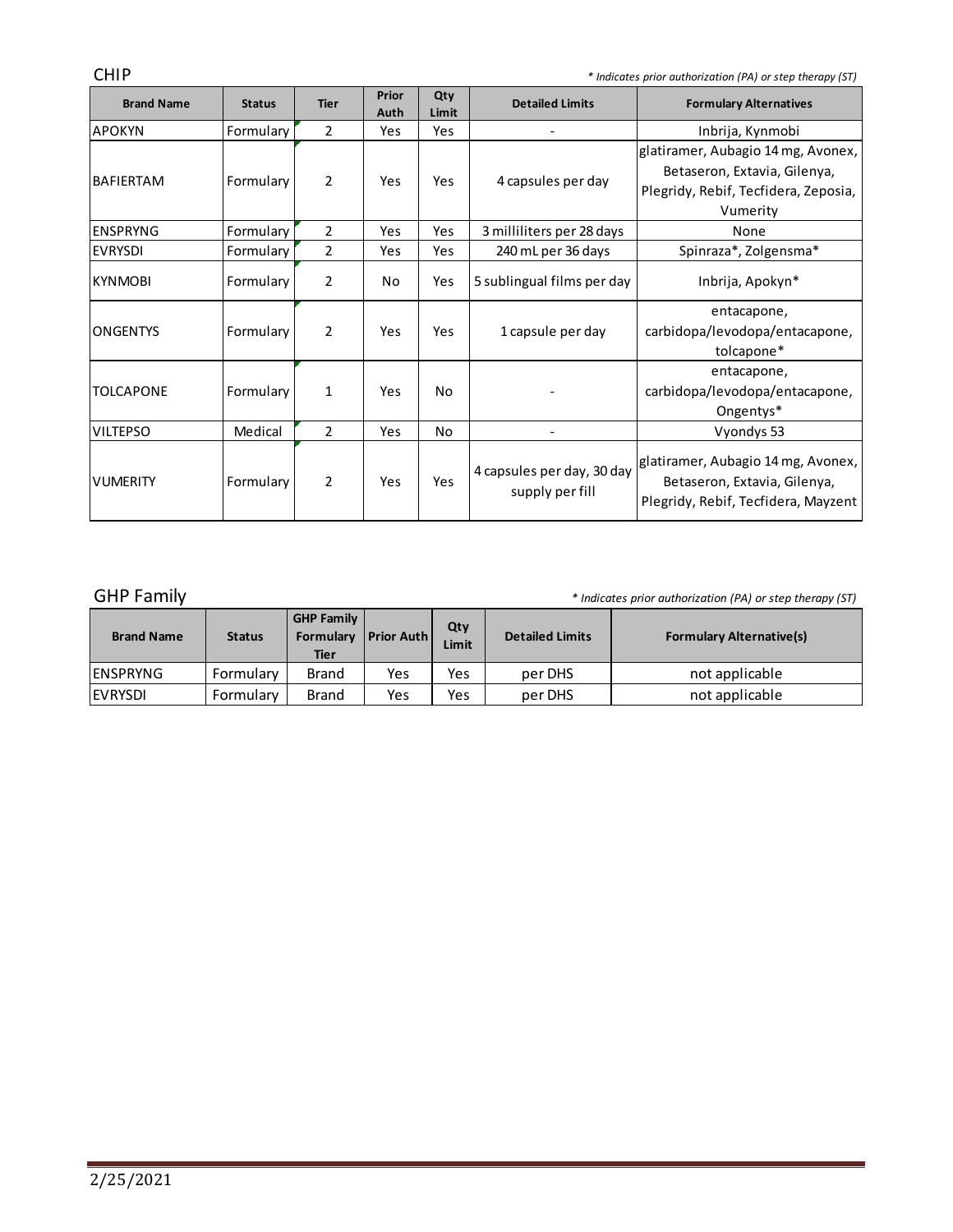Geisinger Gold

*\* Indicates prior authorization (PA) or step therapy (ST)*

<u> 1989 - Johann Barnett, fransk politiker (</u>

| <b>Brand Name</b>                   | <b>Status</b> | \$0 Deductible<br>Formulary   | <b>Standard</b><br>Formulary | Prior<br>Auth                       | Qty<br>Limit | <b>Detailed Limits</b> | <b>Formulary Alternative(s)</b>                                                                                                                                                                |
|-------------------------------------|---------------|-------------------------------|------------------------------|-------------------------------------|--------------|------------------------|------------------------------------------------------------------------------------------------------------------------------------------------------------------------------------------------|
| <b>BAFIERTAM</b>                    | Formulary     | Specialty                     | 25%<br>coinsurance           | No                                  | Yes          | 4 capsules/day         | Aubagio^, Avonex^, Betaseron^,<br>Copaxone^, dimethyl fumarate^<br>Extavia, Gilenya, Glatiramer,<br>Mavenclad*, Mayzent, Ocrevus,<br>Plegridy, Rebif, Tecfidera, Tysabri,<br>Vumerity, Zeposia |
| <b>ENSPRYNG</b>                     | Formulary     | Specialty                     | 25%<br>coinsurance           | Yes                                 | Yes          | 3 ml per 28 days       | None                                                                                                                                                                                           |
| <b>EVRYSDI</b>                      | Formulary     | Specialty                     | 25%<br>coinsurance           | Yes                                 | Yes          | 160 ml/24 days         | none                                                                                                                                                                                           |
| <b>KYNMOBI</b>                      | Formulary     | Specialty                     | 25%<br>coinsurance           | No                                  | Yes          | 5 films/day            | Inbrija, Apokyn,<br>carbidopa/levodopa/<br>entacapone, entacapone,<br>pramipexole, rasagiline,<br>ropinirole, ropinirole ER,<br>selegiline, tolcapone                                          |
| <b>ONGENTYS</b>                     | Formulary     | <b>Brand Non</b><br>Preferred | 25%<br>coinsurance           | Step<br>therap<br>v<br>Requir<br>ed | Yes          | 1 tablet/day           | entacapone, carbidopa-levodopa-<br>entacapone, tolcapone                                                                                                                                       |
| <b>VEKLURY</b>                      | Formulary     | Specialty                     | 25%<br>coinsurance           | No                                  | No           |                        | none                                                                                                                                                                                           |
| <b>VILTEPSO</b>                     | Formulary     | Specialty                     | 25%<br>coinsurance           | Yes                                 |              |                        | Exondys-51*, Vyondys 53*                                                                                                                                                                       |
| <b>VIVITROL</b><br>*Tiering update* | Formulary     | <b>Brand Non</b><br>Preferred | 25%<br>coinsurance           | No                                  | No           |                        |                                                                                                                                                                                                |